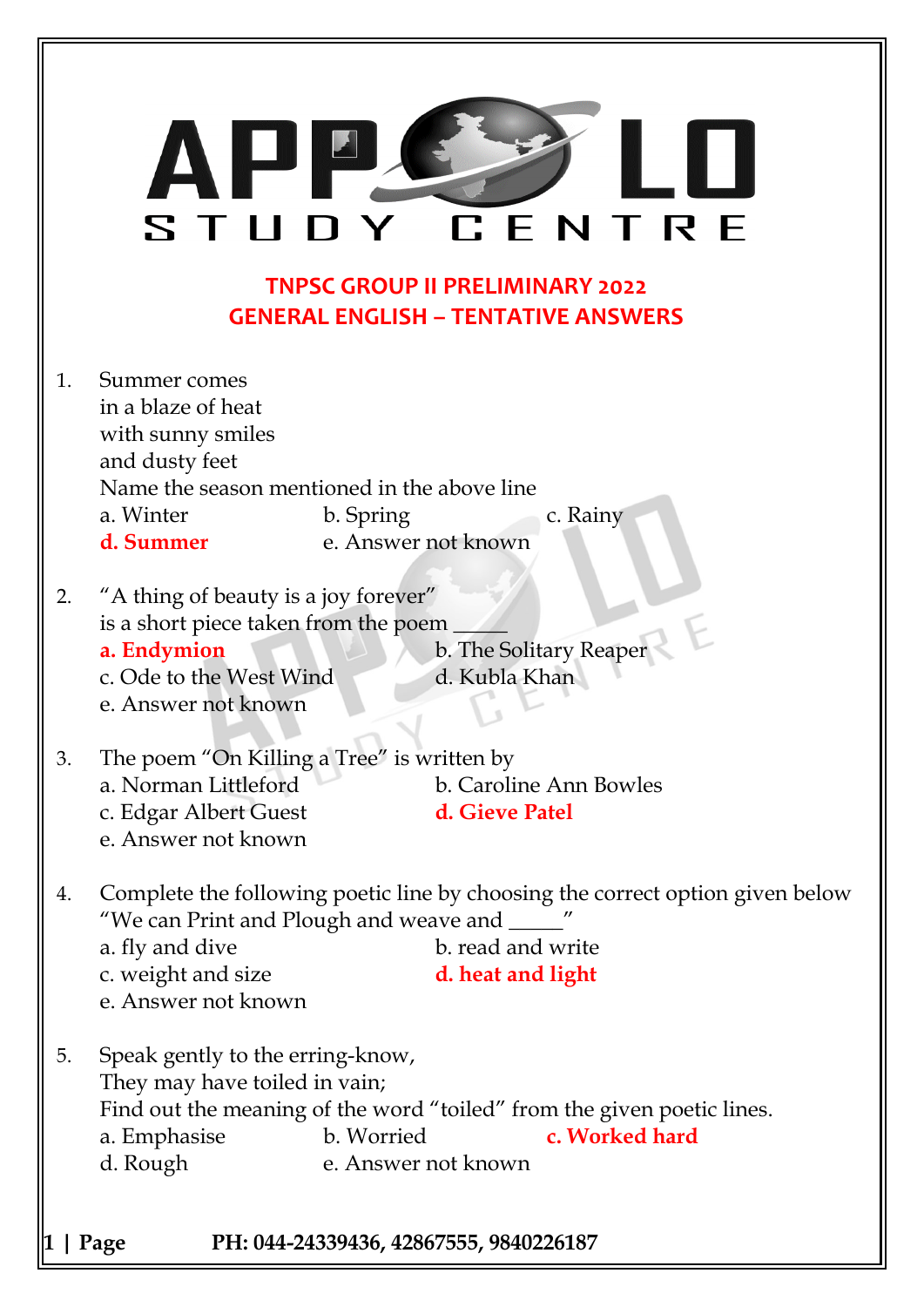| 6.  | "Speak gently-let not harsh words mar<br>The good we might do Here!<br>a. Impolite<br>d. Clear                                                       | The poet's appeal is not to speak __ words.<br>b. Polite<br>c. Perplexing                                                                                                   |
|-----|------------------------------------------------------------------------------------------------------------------------------------------------------|-----------------------------------------------------------------------------------------------------------------------------------------------------------------------------|
| 7.  | And ever again, in the wink of an eye,<br>Painted stations whistle by<br>'Wink of an eye' in the above lines mean                                    | a. Very neat b. Very smooth c. Very smart<br>d. Very quick e. Answer not known                                                                                              |
| 8.  | "You Sang, Sir, you say?<br>To whom does the ant say this?                                                                                           | Go then, "Says the ant", and dance the winter away"<br>a. To the fly <b>b. To the cricket</b> c. To the spider<br>d. To the bird e. Answer not known                        |
| 9.  | a. Simile <b>b. Hyperbole</b><br>d. Anaphora e. Answer not known                                                                                     | "My computer has always been so brainy and smart<br>It seems to know mountains of information by heart"<br>The figure of speech used in the above lines in<br>c. Repetition |
| 10. | "O'er the yellow pebbles dancing"<br>Identify the figure of speech<br>a. Oxymoron<br>d. Anaphora                                                     | b. Onomatopoeia <b>c. Imagery</b><br>e. Answer not known                                                                                                                    |
| 11. | My heart was so light<br>That I sang day and Night<br>For all nature looked gay<br>"You sang, sir, you say"?<br>$a. a$ a $b$ c<br>$d.$ a $b$ $b$ $b$ | Mention the rhyme scheme employed in the above lines<br>$b.$ a a $b$ $b$<br>c. a b b a<br>e. Answer not known                                                               |
| 12. | "Though our smoke may hide the<br>Heavens from your eyes,<br>It will vanish and the stars will shine again,                                          | Because. for all our power and weight and size,                                                                                                                             |
|     | Page                                                                                                                                                 | PH: 044-24339436, 42867555, 9840226187                                                                                                                                      |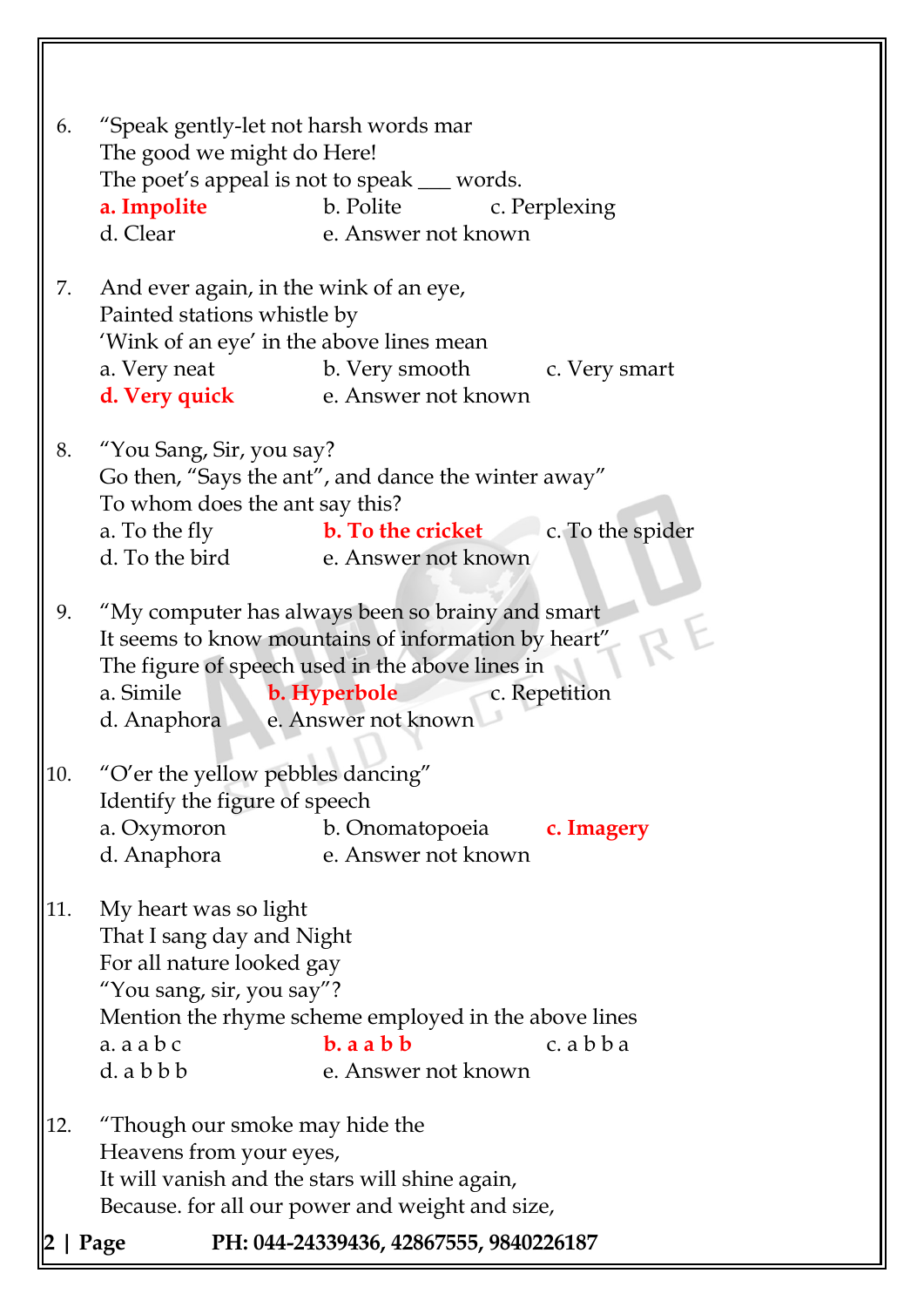We are nothing more than children of your brain"! What is the rhyme scheme of this stanza? a. a a b b **b. a b a b** c. a b a a d. a b c d e. Answer not known

- 13. "It"s the stick-together family that wins the joys of earth", who wins the joys of the earth?
	- a. Nuclear family b. Traditional family c. Orthodox family **d. The family that stays together** e. Answer not known

**Read the following passage carefully and answer the question give below (Q.No. 14 - 18)**

I Pray to you to make me learn. More than that, Teacher, teach me how I can learn to learn.

As you prepare me for the wide world in which I need to "fend" for myself and for others, onetime learning will not good enough. I will have to have the ability to learn newer and more difficult things. Some of it I will need to learn very quickly. In all this, what will become critical is the process of learning itself, more than just what If am able to learn. Help me to learn newer ways to learn. And that will make learning a joy for me.

| 14. | I need to fend for myself.                  | Choose the correct meaning for the underlined word |                                                                           |
|-----|---------------------------------------------|----------------------------------------------------|---------------------------------------------------------------------------|
|     |                                             | a. look into <b>b. look after</b> c. get into      |                                                                           |
|     | d. put up                                   | e. Answer not known                                |                                                                           |
| 15. | Who does "you" refers to?                   |                                                    |                                                                           |
|     | a. Teacher                                  | b. Boy                                             | c. Girl                                                                   |
|     | d. God                                      | e. Answer not known                                |                                                                           |
| 16. | Teacher help me to learn <u>___</u> things. |                                                    |                                                                           |
|     | a. Natural<br><u>b. Bad</u>                 |                                                    | c. New                                                                    |
|     |                                             | d. Difficult e. Answer not known                   |                                                                           |
| 17. | I will need to learn Quickly.               |                                                    | Choose the correct Antonym for the underlined word from the options given |
|     | a. Slowly                                   | b. Rapidly<br>c. Badly                             |                                                                           |
|     | d. Newly                                    | e. Answer not known                                |                                                                           |
| 3   | Page                                        | PH: 044-24339436, 42867555, 9840226187             |                                                                           |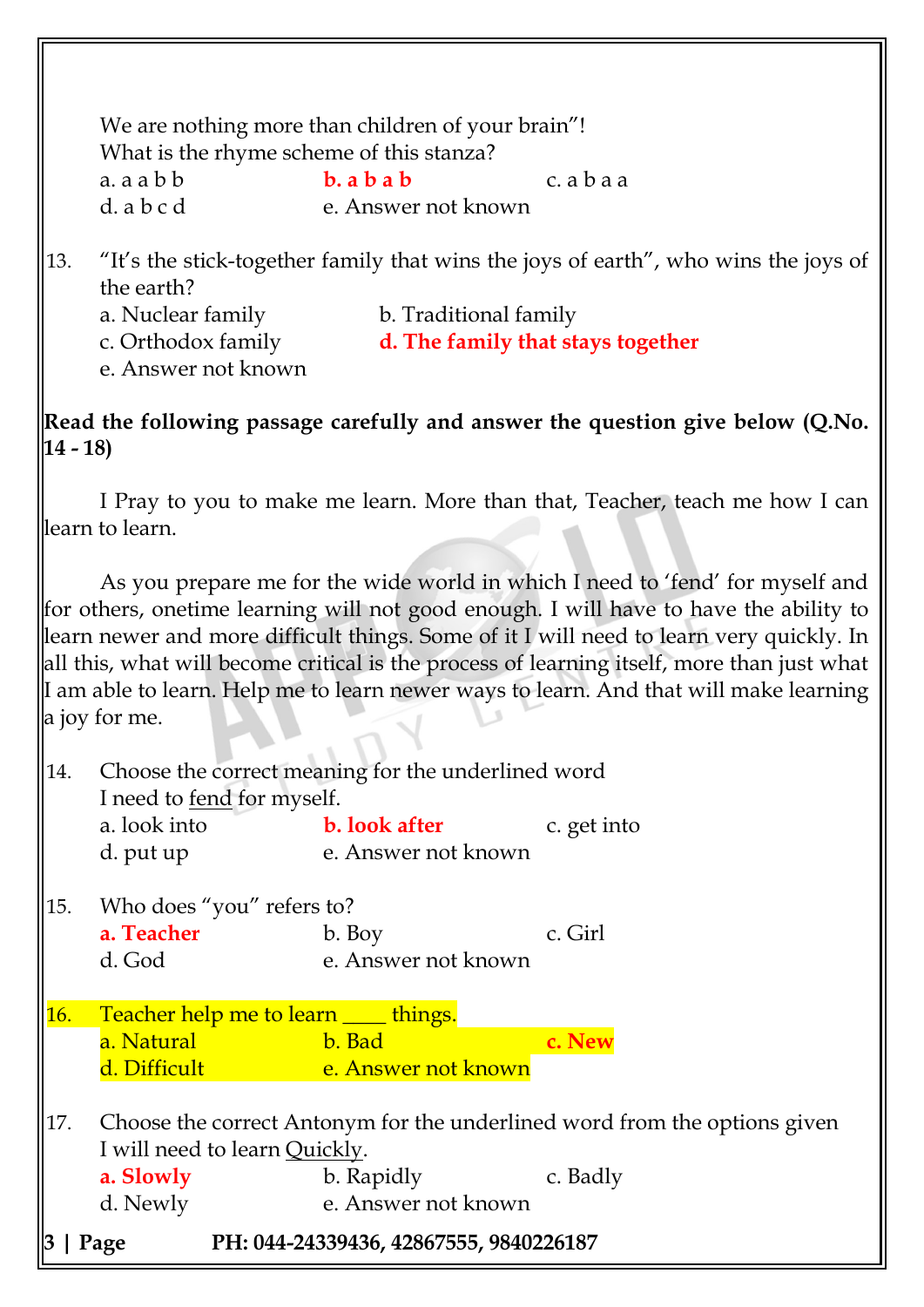| 18. |                                                                                                                                                                                                     |                                |                                           |                       | What kind of Learning brings joy to you?<br><b>a. Newer way</b> b. Difficult way c. Bad way                                               |                                                                                                                                       |
|-----|-----------------------------------------------------------------------------------------------------------------------------------------------------------------------------------------------------|--------------------------------|-------------------------------------------|-----------------------|-------------------------------------------------------------------------------------------------------------------------------------------|---------------------------------------------------------------------------------------------------------------------------------------|
|     |                                                                                                                                                                                                     |                                |                                           |                       | d. Ancient way e. Answer not known                                                                                                        |                                                                                                                                       |
| 19. |                                                                                                                                                                                                     |                                |                                           |                       | d. Sahitya Akademi e. Answer not known                                                                                                    | Ruskin Bond was honoured with ______ for his contribution to Indian literature.<br>a. Bharat Ratna b. Sahitya Ratna c. Sahitya Bharat |
| 20. | "This Bengal sky-full of light,<br>a. Brahmaputra<br>d. Ganges                                                                                                                                      |                                |                                           |                       | This South Breeze-This flow of the river"<br>Which river is mentioned here in Tagore's reminiscence?<br>b. Damodar<br>e. Answer not known | c. Cauveri                                                                                                                            |
| 21. | a. A Turkish                                                                                                                                                                                        |                                |                                           |                       | Nathaniel Hawthorne was ____ writer.<br>b. An English                                                                                     | c. An Irish                                                                                                                           |
|     |                                                                                                                                                                                                     |                                |                                           |                       | d. An American e. Answer not known                                                                                                        |                                                                                                                                       |
| 22. | Choose the correct answer:<br>a. Zoologist<br>d. All the above                                                                                                                                      |                                |                                           |                       | William Temple Hornaday was an American<br>b. Conservationist<br>e. Answer not known                                                      | c. Taxidermist                                                                                                                        |
| 23. | Peter stopped the water by<br>a. Keeping the mud over the hole<br>b. Keeping his finger in the hole<br>c. Keeping a stone in the hole<br>d. Keeping wooden piece in the hole<br>e. Answer not known |                                |                                           |                       |                                                                                                                                           |                                                                                                                                       |
| 24. | Column B.                                                                                                                                                                                           |                                |                                           |                       |                                                                                                                                           | Match the name of the characters in Column A with their characteristics in                                                            |
|     | Column A                                                                                                                                                                                            |                                |                                           |                       | Column B                                                                                                                                  |                                                                                                                                       |
|     | A. M. Hamel<br>B. Franz                                                                                                                                                                             |                                |                                           |                       | 1. Student<br>2. Teacher                                                                                                                  |                                                                                                                                       |
|     | C. Hauser                                                                                                                                                                                           |                                |                                           |                       | 3. Blacksmith                                                                                                                             |                                                                                                                                       |
|     | D. Wachter                                                                                                                                                                                          |                                |                                           |                       | 4. Old man                                                                                                                                |                                                                                                                                       |
|     | A                                                                                                                                                                                                   | B                              |                                           | D                     |                                                                                                                                           |                                                                                                                                       |
|     | $\overline{\mathbf{2}}$<br>a.<br>$\mathbf{1}$<br>b.                                                                                                                                                 | $\mathbf{1}$<br>$\overline{4}$ | $\overline{\mathbf{4}}$<br>$\overline{2}$ | $\boldsymbol{3}$<br>3 |                                                                                                                                           |                                                                                                                                       |
|     |                                                                                                                                                                                                     |                                |                                           |                       |                                                                                                                                           |                                                                                                                                       |
|     | Page                                                                                                                                                                                                |                                |                                           |                       | PH: 044-24339436, 42867555, 9840226187                                                                                                    |                                                                                                                                       |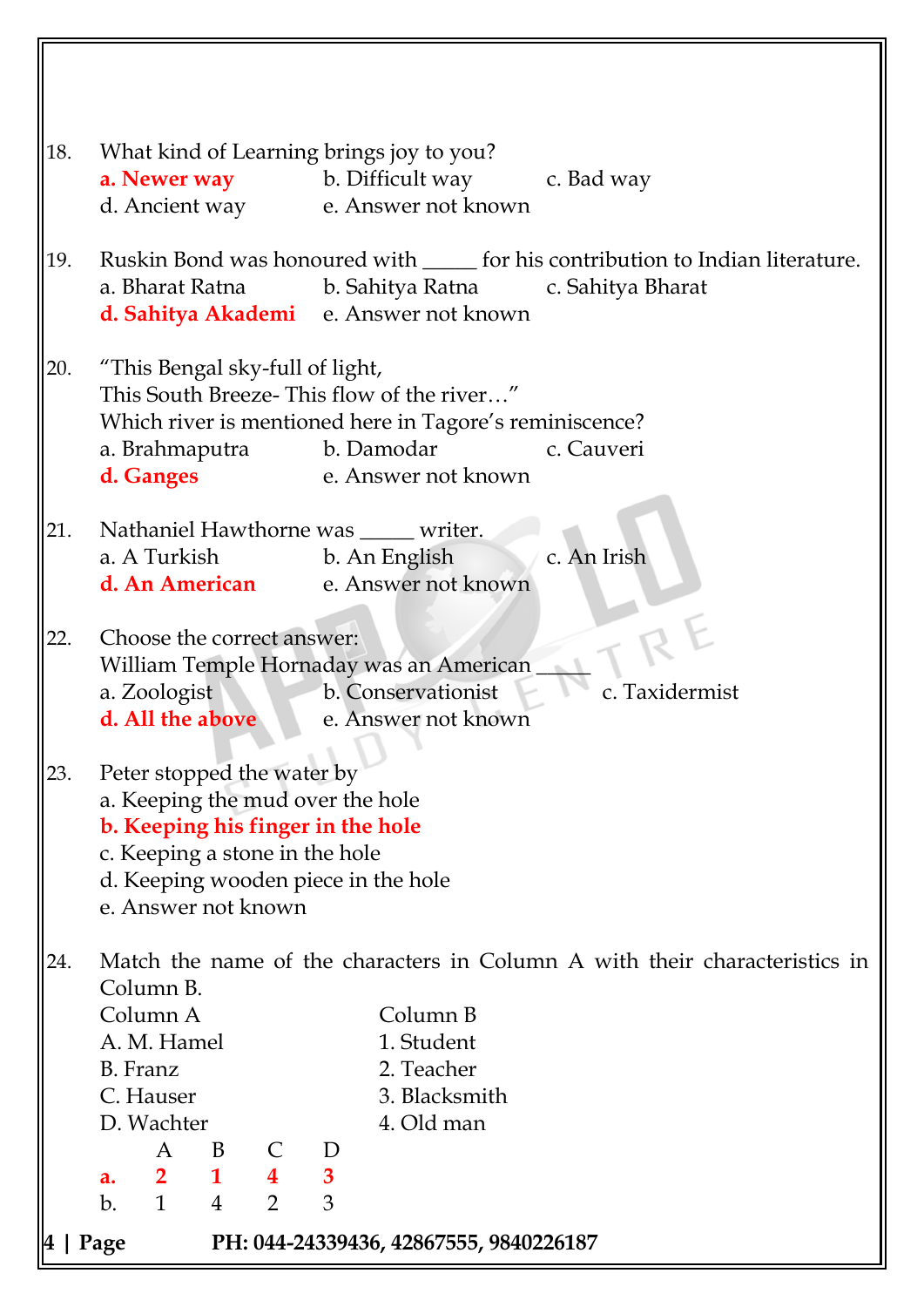|     | 4 1 3 2<br>C <sub>1</sub><br>$\mathbf{1}$<br>$2 \quad 3$<br>$\overline{4}$<br>d.<br>e. Answer not known                                                                                                                                                                                                                                                                                                                 |
|-----|-------------------------------------------------------------------------------------------------------------------------------------------------------------------------------------------------------------------------------------------------------------------------------------------------------------------------------------------------------------------------------------------------------------------------|
| 25. | What game did Ferdinand play with Miranda in the Island?<br>a. Carrom<br>b. Hide and Seek<br>c. Cards<br>d. Chess<br>e. Answer not known                                                                                                                                                                                                                                                                                |
| 26. | The lesson "His First Flight" is about a<br>a. Pilot<br>b. Seagull<br>c. Parrot<br>e. Answer not known<br>d. Pigeon                                                                                                                                                                                                                                                                                                     |
| 27. | The first book of Helen Keller was translated into how many languages?<br>b.15<br>a. 5<br>c.30<br>d.50<br>e. Answer not known                                                                                                                                                                                                                                                                                           |
| 28. | Bangkok Conference<br>point resolution<br>Assertion $(A)$ : At<br>A34<br>was<br>passed.<br>Indian National Army was made subordinate to the Indian<br>Reason(R):<br>Independence League.<br>a. (A) True, $(R)$ False<br>b. (A) True, (R) True, but (R) is not the correct explanation for $(A)$<br>c. (A) True, (R) True and (R) is the correct explanation for $(A)$<br>d. (A) False, (R) false<br>e. Answer not known |
| 29. | The Discover of India' is written by Nehru in the prison of<br>b. Bareilly District Jail<br>a. Central Prison, Naini<br>d. Ahmednagar Fort Prison<br>c. Almora Jail<br>e. Answer not known                                                                                                                                                                                                                              |
| 30. | Nehru's "Glimpses of World History" is a collection of ______ letters.<br>b.204<br>c. 95<br>a. 196<br>d. 100<br>e. Answer not known                                                                                                                                                                                                                                                                                     |
| 31. | Mahatma Gandhiji was inspired and influenced by<br>a. Tolstoy's "Civil disobedience"<br>b. John Ruskin's "Unto this Last"<br>c. Thoreau's "The Kingdom of God"<br>d. John's "The Struggle"<br>e. Answer not known                                                                                                                                                                                                       |
|     | PH: 044-24339436, 42867555, 9840226187<br>Page                                                                                                                                                                                                                                                                                                                                                                          |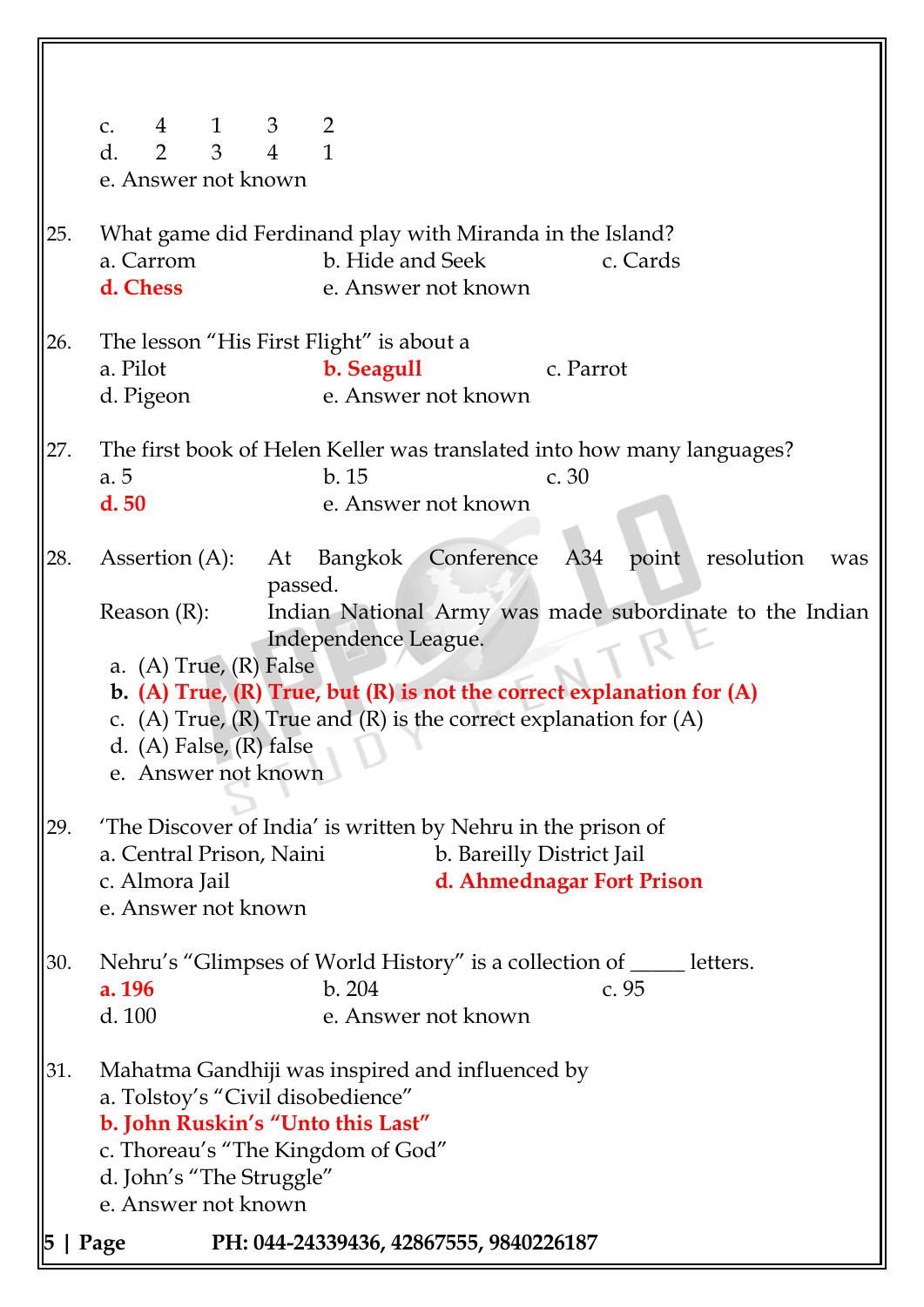| 32. | Which two words blend together to form the new word vitamin?<br>$b.$ vital $+$ amin<br>a. Vita + amin<br>c. Vital + amine<br>d. Vita + amine<br>e. Answer not known                                                                                                                                     |
|-----|---------------------------------------------------------------------------------------------------------------------------------------------------------------------------------------------------------------------------------------------------------------------------------------------------------|
| 33. | Choose the correct sentence from the following<br>a. My son is fond in music<br>b. My son is fond on music<br>c. My son is fond of music<br>d. My son is fond to music<br>e. Answer not known                                                                                                           |
| 34. | "Oh, no, no", said the little fly.<br>What figure of speech is used here?<br>a. Assonance<br>b. Alliteration<br>c. Anaphora<br>e. Answer not known<br>d. Repetition                                                                                                                                     |
| 35. | Identify the correct simple sentence:<br>a. He confessed that he was guilty<br>b. He confessed his guilt<br>c. He confessed being guilty<br>d. He made his confession as he was guilty<br>e. Answer not known                                                                                           |
| 36. | Select the simple sentence from the following sentence.<br>a. As there was a heavy downpour the match was cancelled.<br>b. Due to heavy downpour the match was cancelled.<br>c. Heavy downpour the match was cancelled<br>d. There was a heavy downpour the match was cancelled.<br>e. Answer not known |
| 37. | Which among the given options is the correct one?<br>a. Either Rhyan or his sisters have to be invited.<br>b. Either Rhyan or his sisters has to be invited.<br>c. Either Rhyan or his sisters was to be invited.<br>d. Either Rhyan or his sister is to be invited.<br>e. Answer not known             |
| 38. | Find out the blended form of Breakfast + Lunch.<br>a. Breaklunch<br>b. Blunch<br>c. Breakunch<br>d. Brunch<br>e. Answer not known                                                                                                                                                                       |
|     | Page<br>PH: 044-24339436, 42867555, 9840226187                                                                                                                                                                                                                                                          |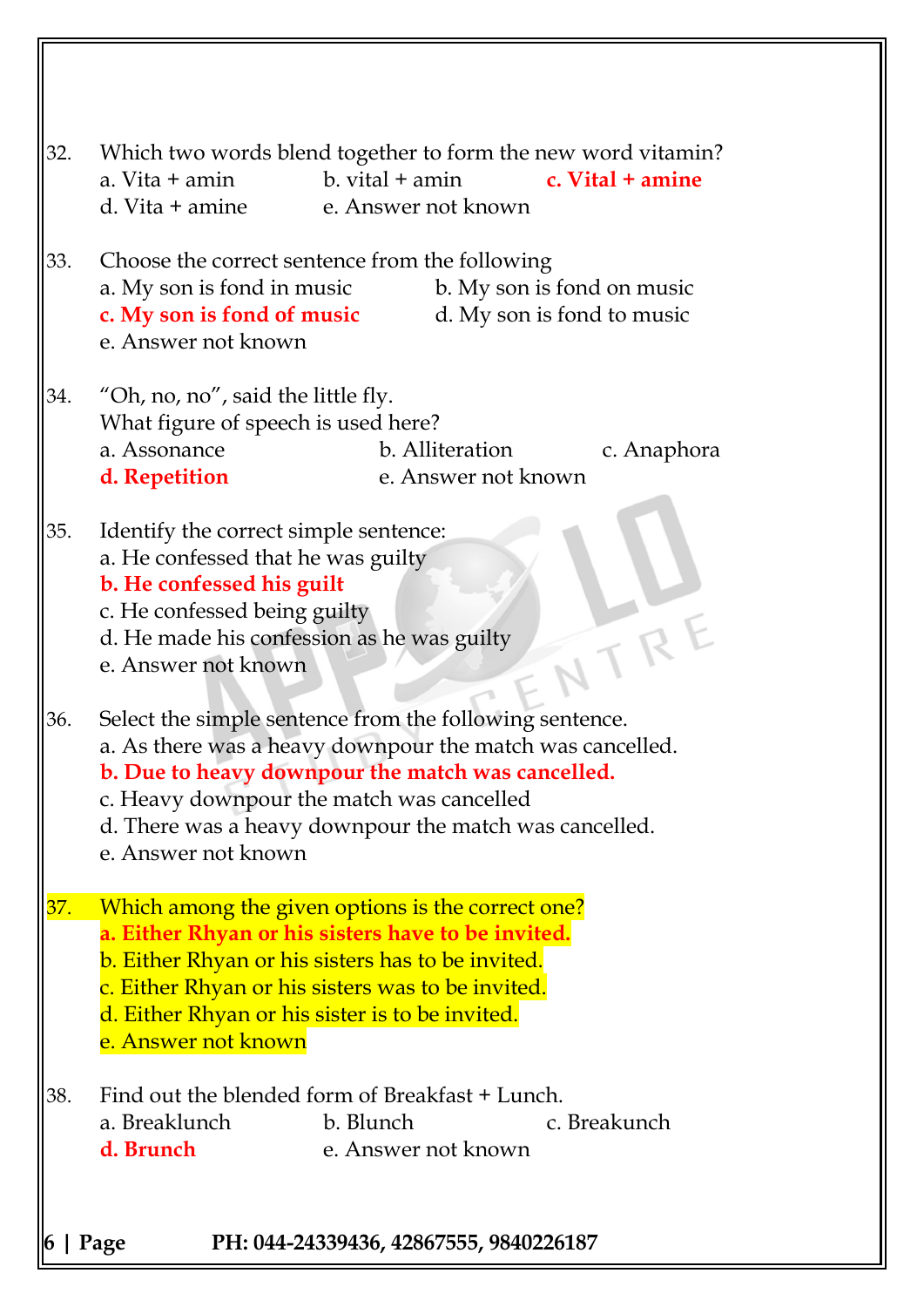|     | 39.<br>Which part of the given sentence is wrong?<br>I saw an helicopter fly above the lake |                                                     |                                                                                   |
|-----|---------------------------------------------------------------------------------------------|-----------------------------------------------------|-----------------------------------------------------------------------------------|
|     | a. An helicopter                                                                            | b. The lake                                         | c. Fly above                                                                      |
|     | d. I saw                                                                                    | e. Answer not known                                 |                                                                                   |
|     |                                                                                             |                                                     |                                                                                   |
| 40. | Fill in the blank with suitable gerund.                                                     |                                                     |                                                                                   |
|     | He asked me in ______ this form.                                                            |                                                     |                                                                                   |
|     | a. Filling                                                                                  | b. Filled                                           | c. To fill                                                                        |
|     |                                                                                             | c. Too filling e. Answer not known                  |                                                                                   |
| 41. |                                                                                             |                                                     | Choose the correct synonym for the underlined word from the option given          |
|     | below:                                                                                      |                                                     |                                                                                   |
|     |                                                                                             | He was the spoilt child of <b>Affluent</b> parents. |                                                                                   |
|     | a. poor                                                                                     | b. useless                                          | c. intelligent                                                                    |
|     | d. wealthy                                                                                  | e. Answer not known                                 |                                                                                   |
|     |                                                                                             |                                                     |                                                                                   |
| 42. | "Look After"                                                                                | Choose the correct meaning for the phrase           |                                                                                   |
|     | a. Watch out                                                                                |                                                     | b. Investigate the matter                                                         |
|     | c. See carefully                                                                            | d. Take care of                                     |                                                                                   |
|     | e. Answer not known                                                                         |                                                     |                                                                                   |
|     |                                                                                             |                                                     |                                                                                   |
| 43. |                                                                                             |                                                     | Fill in the blanks with the correct tense form of the verb from the options given |
|     | below.                                                                                      |                                                     |                                                                                   |
|     |                                                                                             | In two years' Time I _____ (earn) my degree.        |                                                                                   |
|     | a. Have earned                                                                              |                                                     | <b>b. Shall have earned</b> c. Shall earn                                         |
|     | d. Have been earning                                                                        | e. Answer not known                                 |                                                                                   |
| 44. |                                                                                             |                                                     | Fill in the blank with the suitable preposition from the options given below.     |
|     |                                                                                             | The Government built a bridge _____ the river.      |                                                                                   |
|     | a. Between                                                                                  | b. Above                                            | c. Across                                                                         |
|     | d. Along                                                                                    | e. Answer not known                                 |                                                                                   |
| 45. | Fill in the blank with the suitable article.                                                |                                                     |                                                                                   |
|     | The hour is <u>equal</u> unit of time.                                                      |                                                     |                                                                                   |
|     | a. An                                                                                       | b. The                                              | c. A                                                                              |
|     |                                                                                             | d. No Article e. Answer not known                   |                                                                                   |
|     |                                                                                             |                                                     |                                                                                   |
| 46. | "If one should come too close to earth                                                      |                                                     |                                                                                   |
|     | The atmosphere will Shake,<br>With shockwave reaching to the ground                         |                                                     |                                                                                   |
|     |                                                                                             |                                                     |                                                                                   |
|     | Page                                                                                        | PH: 044-24339436, 42867555, 9840226187              |                                                                                   |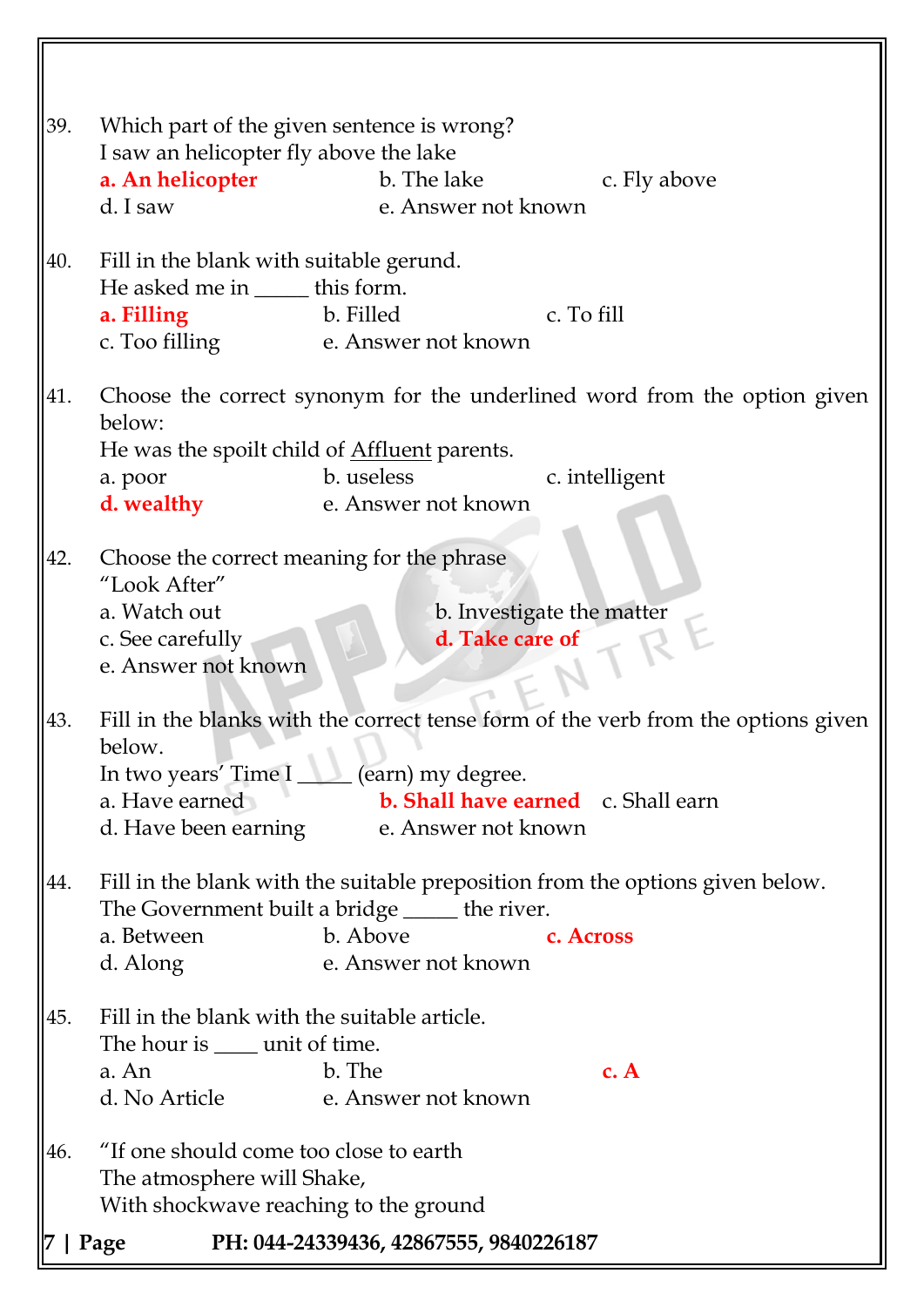|     | Causing the land to quake".<br>Mention the rhyme scheme of the stanze.                                                                                                                                                                    |                                                                                                                                                                                         |                              |
|-----|-------------------------------------------------------------------------------------------------------------------------------------------------------------------------------------------------------------------------------------------|-----------------------------------------------------------------------------------------------------------------------------------------------------------------------------------------|------------------------------|
|     | a. a a b b<br>$d.$ a $b$ $b$ $b$                                                                                                                                                                                                          | $b.$ a $b$ a $b$<br>e. Answer not known                                                                                                                                                 | c. a b c b                   |
| 47. | Ramayya's heart was in a <b>Flutter</b> .                                                                                                                                                                                                 | Choose the correct synonyms for the underlined word                                                                                                                                     |                              |
|     | a. Stay<br>d. Calm                                                                                                                                                                                                                        | b. Flab<br>e. Answer not known                                                                                                                                                          | c. Lull                      |
| 48. | a. To weld<br>d. To heat                                                                                                                                                                                                                  | Find out the correct meaning of the underlined word.<br>He loved to tear food that way, scraping his beak now and again to Whet it.<br>b. To sharpen<br>e. Answer not known             | c. To Moisture               |
| 49. | Choose the correct meaning of the phrase<br>Cast Down<br>a. Release<br>d. Appeal                                                                                                                                                          | b. Dejected<br>e. Answer not known                                                                                                                                                      | c. Continue                  |
| 50. | Match the following:<br>Column A<br>A. garb<br>B. plaintive<br>C. ministrations<br>D. lanquid<br>B<br>A<br>a. 3 4 2 1<br><b>b.</b> 4 3 1 2<br>c. 4 3 2 1<br>3 <sup>7</sup><br>d.<br>$\mathbf{1}$<br>$\overline{4}$<br>e. Answer not known | Column B<br>1. act of helping<br>2. moving slowly<br>3. sounding sad<br>4. clothes<br>D<br>$\overline{2}$                                                                               | NTR                          |
| 51. | a. Special Hero<br>c. Lessons in Life<br>e. Answer not known                                                                                                                                                                              | It forgets to 'Save' my work, and store it away<br>And instead, makes it vanish in the most dreadful way<br>Mention the tittle of the poem for the above lines.<br>d. A Thing of Beauty | b. My Computer Needs a Break |
| 52. | "I respect you and you respect                                                                                                                                                                                                            |                                                                                                                                                                                         |                              |
|     | Page                                                                                                                                                                                                                                      | PH: 044-24339436, 42867555, 9840226187                                                                                                                                                  |                              |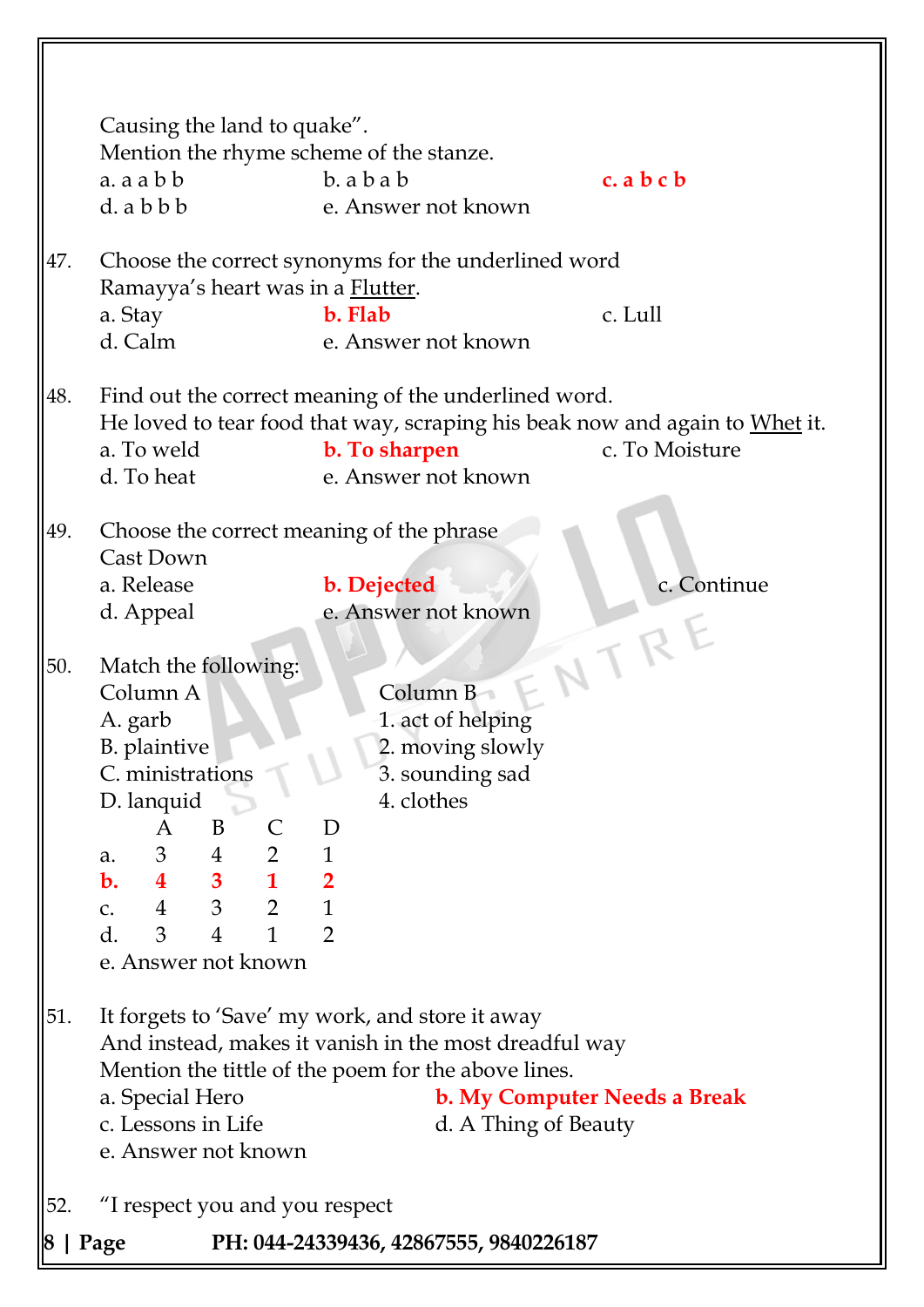|     | I think of you and you think of me"<br>The above lines are written by<br>a. John Keats<br>c. Shanthini Govindan<br>e. Answer not known                                                                                                    | b. George Eliot<br>d. Bridgette Bryant & Daniel Ho |
|-----|-------------------------------------------------------------------------------------------------------------------------------------------------------------------------------------------------------------------------------------------|----------------------------------------------------|
| 53. | "Broad and deep, and still as time;<br>Seeming still, yet still in motion"<br>The given lines are taken from the poem<br>a. The Comet<br>b. A Poison tree<br>c. The River<br>d. Stopping by woods on Snowy Evening<br>e. Answer not known |                                                    |
| 54. | Shanthini Govindan is an author of<br>a. Crime Stories<br>c. Children's Literature<br>e. Answer not known                                                                                                                                 | b. Historical Sketches<br>d. Religious Stories     |
| 55. | Sherlock Holmes is a detective who features in the fiction of<br>a. Nathanieal Hawthorne<br>c. Ruskin Bond<br>e. Answer not known                                                                                                         | b. Arthur Conan Doyle<br>d. Mark Twain             |
| 56. | Robert Frost received _____ Pulitzer Prizes<br>b.6<br>a.4                                                                                                                                                                                 | c. 8 d. 5 d. Answer not known                      |
| 57. | The poet John Masefield was appointed by Queen Elizabeth as<br>a. Minister for Human Resources<br><b>b. Poet Laureate</b><br>c. Bard of Avon<br>d. Speaker of English Parliament<br>e. Answer not known                                   |                                                    |
| 58. | Fill in the blanks<br>Anthropomorphism means<br>a. Human character<br>b. Non-human character<br>c. Non-human character with Human traits<br>d. Human traits with Human character                                                          |                                                    |
|     | PH: 044-24339436, 42867555, 9840226187<br>Page                                                                                                                                                                                            |                                                    |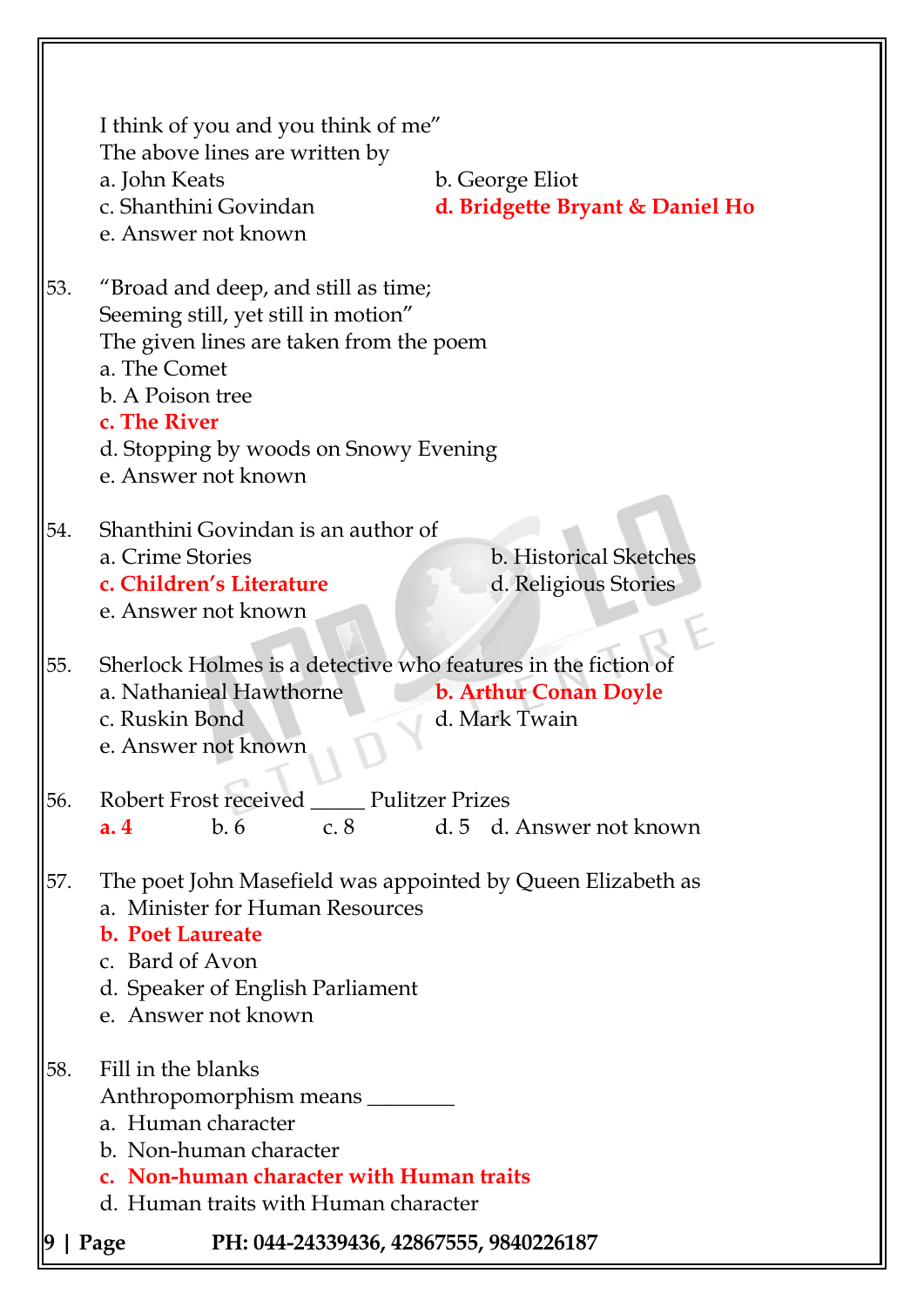|      | e. Answer not known                                                          |
|------|------------------------------------------------------------------------------|
|      |                                                                              |
| 59.  | We were taken from the ore-bed and the mine                                  |
|      | Who does 'We' refer to?                                                      |
|      | a. Human beings b. Ore-bed<br>c. Mine                                        |
|      | <b>d. Machines</b> e. Answer not known                                       |
| 60.  | "That hears the sweetest music and that finds the finest mirth" Identify the |
|      | figure of speech used here                                                   |
|      | a. Metaphor<br>b. Personification<br>c. Imagery                              |
|      | d. Onomatopoeia e. Answer not known                                          |
| 61.  |                                                                              |
|      | "Twisting, withering<br>And then it is done"                                 |
|      | Choose the right answer:                                                     |
|      |                                                                              |
|      | b. Difficult<br>a. Painful<br>c. Joyful                                      |
|      | e. Answer not known<br>d. Fast                                               |
|      |                                                                              |
| 62.  | TRE<br>At last by starvation and famine made bold                            |
|      | What is the meaning of the word "famine"?                                    |
|      | b. Mouthful of grain<br>a. Hurriedly                                         |
|      | d. Extreme scarcity of food<br>c. Miserly                                    |
|      | e. answer not known                                                          |
|      |                                                                              |
| 63.  | In the morning glad I see                                                    |
|      | My foe outstretched beneath the tree                                         |
|      | How did the poet feel in the morning?                                        |
|      | b. sad<br>a. Angry<br>c. soft                                                |
|      | d. glad<br>e. answer not known                                               |
| 64.  | "Through the flowers and foliage glancing                                    |
|      | Like a child at play"                                                        |
|      | Mention the figure of speech used in the above lines                         |
|      | b. Simile<br>a. Imagery<br>c. Epithet                                        |
|      | d. Metaphor e. Answer not known                                              |
| 65.  | All of the sights of the hill and plain                                      |
|      | Fly as thick as driving rain;                                                |
|      | The figure of speech used in the above line is                               |
|      | a. Simile<br>b. Oxymoron<br>c. Repetition                                    |
| 10 I | PH: 044-24339436, 42867555, 9840226187<br>Page                               |
|      |                                                                              |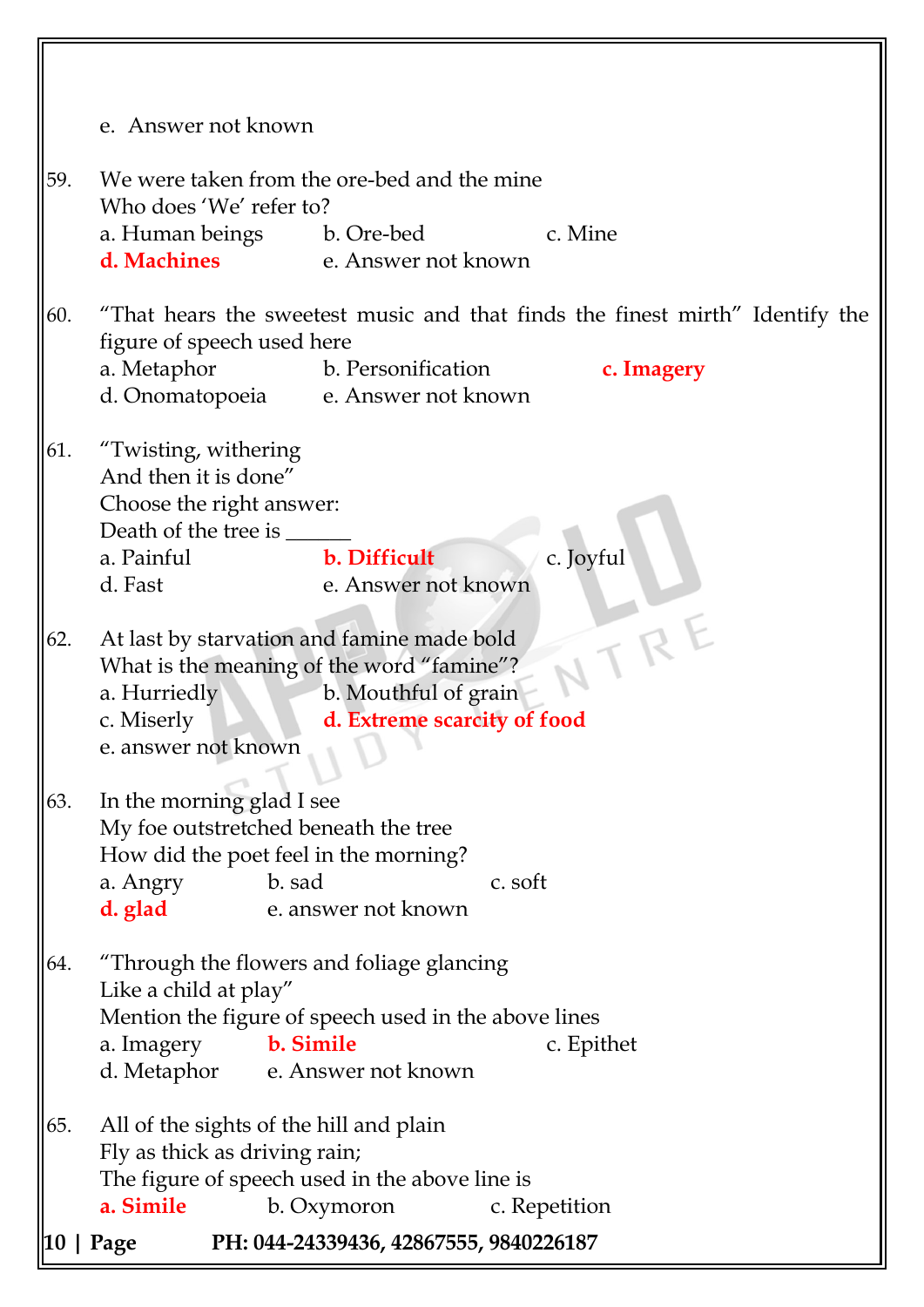|     | $ 11 $ Page                                                                                         | PH: 044-24339436, 42867555, 9840226187                                                                                                                      |
|-----|-----------------------------------------------------------------------------------------------------|-------------------------------------------------------------------------------------------------------------------------------------------------------------|
|     | $\mathsf{C}$<br>B<br>A                                                                              | D. Becky Thatcher 4. Incurable experimenter<br>D                                                                                                            |
| 72. | Match the following<br>A. Aunt Polly<br>B. Peter<br>C. Tom                                          | 1. Eyeing the Teaspoon Greedily<br>2. Stopped coming to school<br>3. Water treatment                                                                        |
|     | d. Gobi                                                                                             | e. Answer not known                                                                                                                                         |
| 71. | Choose the correct answer<br>from the valley of the Nile in Egypt<br>a. Sahara                      | One day the author was standing on the line which separates ______ desert<br>c. Thar<br>b. Libyan                                                           |
|     | d. Eleven o'clock                                                                                   | e. Answer not known                                                                                                                                         |
| 70. | Platform 8?<br>a. One o'clock                                                                       | What was the expected arrival time of the train in the story - The Woman On<br><b>b. Twelve o'clock</b><br>c. Two o'clock                                   |
| 69. | a. While sweeping the floor<br>c. While dusting the floor<br>e. Answer not known                    | When did Ramayya's wife notice the jewel in the story "The Nose Jewel"?<br>b. While washing the floor<br>d. While mopping the floor                         |
| 68. | Choose the correct answer<br>service." - Here "Little one" refers to<br>d. Young Natchiyar          | "Good-bye, little one, and may you grow up into a brave soldier in India's<br>a. Young Lakshmi Bai b. Joan of Arc<br>c. young Indira<br>e. Answer not known |
| 67. | So I had to call in a doctor, double quick<br>a. Simile<br>d. Hyperbole                             | Which of the following poetic device is used in the given line?<br>c. Alliteration<br>b. Metaphor<br>e. Answer not known                                    |
| 66. | 'And heaven a surer heritage'<br>a. Surer, heritage<br>c. Heritage, heritage<br>e. answer not known | Pick out the words in alliteration in the below line?<br><b>b. Heaven, heritage</b><br>d. And, heritage                                                     |
|     | d. Metaphor                                                                                         | e. Answer not known                                                                                                                                         |

μ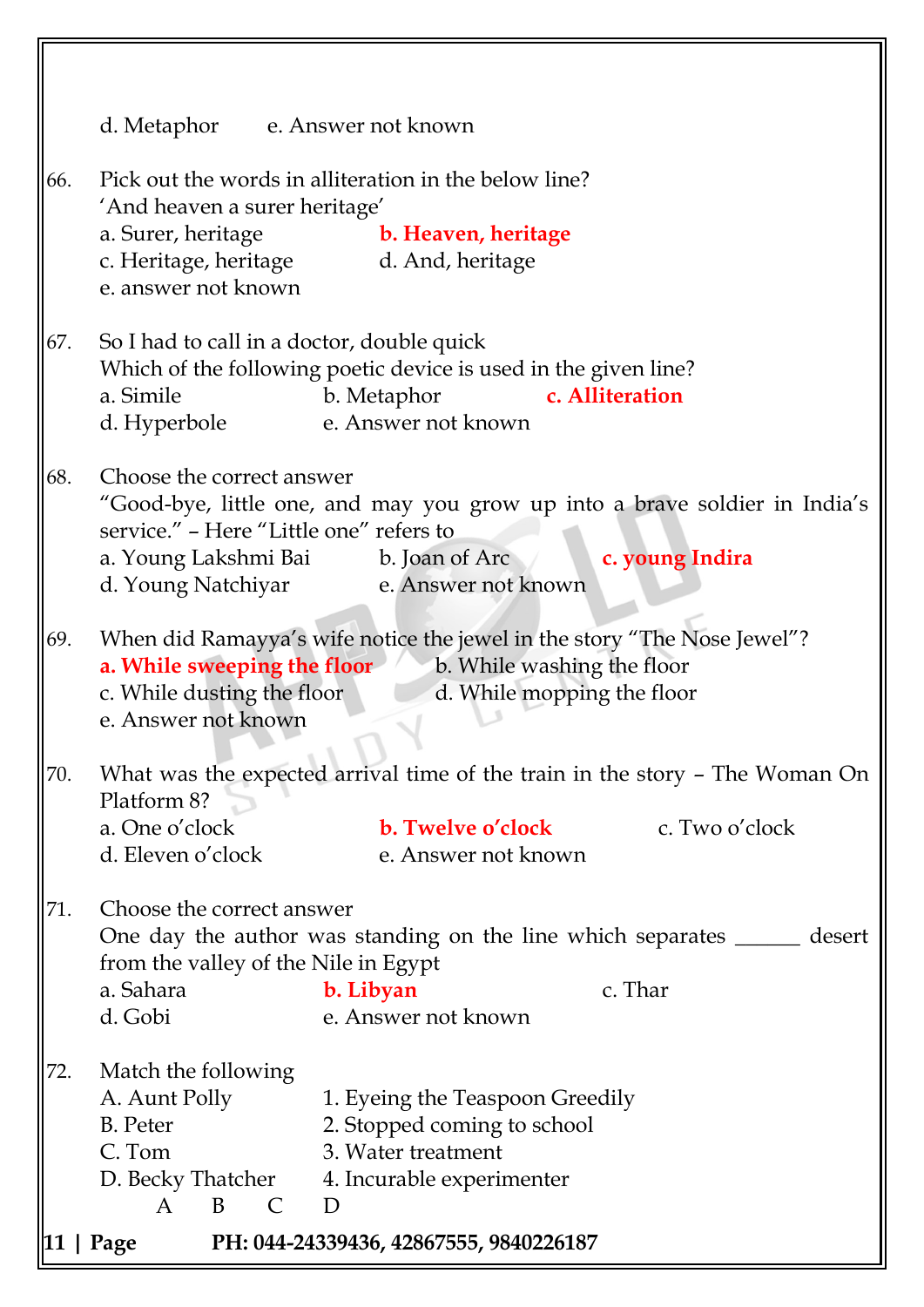|     | $\begin{array}{cccccc} 1 & 2 & 3 & 4 \\ \textbf{4} & \textbf{1} & \textbf{3} & \textbf{2} \\ 4 & 3 & 2 & 1 \end{array}$<br>a.<br>$\mathbf{b}$ .<br>$C_{\bullet}$<br>$\overline{2}$<br>$\mathbf{1}$<br>d.<br>3<br>$\overline{4}$<br>e. Answer not known |
|-----|--------------------------------------------------------------------------------------------------------------------------------------------------------------------------------------------------------------------------------------------------------|
| 73. | The common link between Ramkant Achrekar and Saching Tendulkar was both<br>started playing cricket at the age of<br>b.17<br><b>c. 11</b> d. 10 e. Answer not known<br>a. 12                                                                            |
| 74. | When Watson returns with Mrs. Hudson to Holmes apartment, he sees<br>a. Holmes had died<br>b. Savage had escaped<br><b>c. Holmes was sitting up in bed</b> d. Smith was already there<br>e. Answer not known                                           |
| 75. | Who was the President of United States of America from the year 1861 to 1865?<br>a. Franklin<br>b. John F. Kennady<br>c. Abraham Lincoln<br>e. Answer not known<br>d. George Bush                                                                      |
| 76. | The African National Congress (ANC) was founded in 1912 to oppose<br>b. Suppression<br>Violation<br>a. Discrimination<br>of<br>$\mathsf{C}$ .<br>human<br>rights<br>d. All the above<br>e. Answer not known                                            |
| 77. | Who was the Governor General of India who wanted to Annex Jhansi under the<br>policy of lapse?<br>a. Warren Hastings<br>b. Charles Canning<br>c. Lord Dalhousie<br>d. Richard Wellesley<br>e. Answer not known                                         |
| 78. | Dr. Salim Ali was introduced to the serious study of birds by<br>a. W.S. Millard<br>c. Norman Boyd Kinnear<br>b. EHA<br>d. Amiruddin e. e. Answer not known                                                                                            |
| 79. | Kalpana Chawla died on<br>a. Feb 3, 2003, Space Shuttle India Disaster<br>b. Feb 1, 2005, Space Shuttle Columbia disaster<br>c. Feb 1, 2003, Space Shuttle Columbia Disaster<br>d. Feb 4, 2003, Space shuttle Columbia Disaster<br>e. Answer not known |
| 80. | The British English word Mobile Phone in American English is called _                                                                                                                                                                                  |
|     | PH: 044-24339436, 42867555, 9840226187<br>$12 \mid \text{Page}$                                                                                                                                                                                        |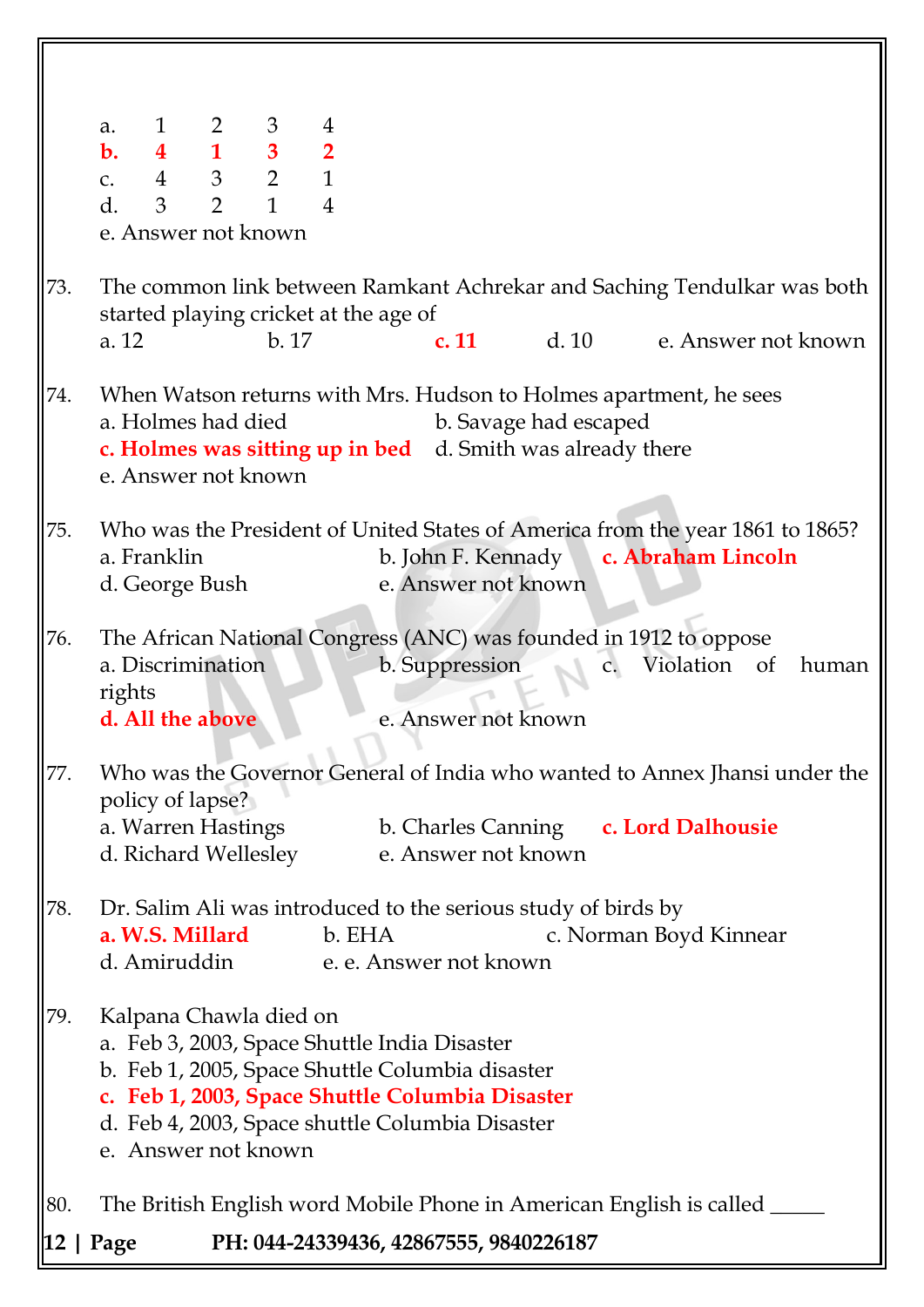|     | Choose the right option<br>a. Mobile                                                                                                                                                                                                                                                                                                                                                                                                                                                                                                                                                        | <b>b. Cell Phone</b>                                                                                      |            | c. Smart Phone |  |  |
|-----|---------------------------------------------------------------------------------------------------------------------------------------------------------------------------------------------------------------------------------------------------------------------------------------------------------------------------------------------------------------------------------------------------------------------------------------------------------------------------------------------------------------------------------------------------------------------------------------------|-----------------------------------------------------------------------------------------------------------|------------|----------------|--|--|
|     | d. Touch phone e. Answer not known                                                                                                                                                                                                                                                                                                                                                                                                                                                                                                                                                          |                                                                                                           |            |                |  |  |
| 81. | The Dialogue is too long<br>Replace the underlined word with it's American<br>a. Dilog<br>b. Dialog<br>e. Answer not known<br>d. Dyalog                                                                                                                                                                                                                                                                                                                                                                                                                                                     |                                                                                                           | c. Dylogue |                |  |  |
| 82. | Pick the compound word that is not a combination of verb $+$ noun<br>a. Watch man<br>d. Call Taxi                                                                                                                                                                                                                                                                                                                                                                                                                                                                                           | b. Play ground<br>e. Answer not known                                                                     |            | c. Motor cycle |  |  |
| 83. | Match the patterns given under column A with the compound words under<br>column B and select the answer from codes given below<br>A. Gerund + Noun<br>1. Sunset<br>B. Noun + Verb<br>2. Worksheet<br>C. Verb + Noun<br>3. Upstairs<br>4. Bleaching powder<br>D. Preposition + Noun<br>EENTRE<br>$\mathbf{D}$<br>A<br>B<br>$\mathbf{1}$<br>3<br>$2\overline{ }$<br>$\overline{4}$<br>a.<br>$\mathfrak{B}$<br>$\overline{4}$<br>1<br>$\overline{2}$<br>b.<br>$\overline{2}$<br>$\mathfrak{Z}$<br>$\mathbf{1}$<br>$\overline{4}$<br>C.<br>$\overline{\mathbf{4}}$<br>d.<br>e. Answer not known |                                                                                                           |            |                |  |  |
| 84. | Which one of the following is incorrect?<br>a. Furnitures<br>d. News                                                                                                                                                                                                                                                                                                                                                                                                                                                                                                                        | b. Scissors<br>e. Answer not known                                                                        | c. Pliers  |                |  |  |
| 85. | Given to<br>a. Withdraw<br>d. Escape                                                                                                                                                                                                                                                                                                                                                                                                                                                                                                                                                        | Choose the correct meaning of the phrase<br><b>b.</b> Accustomed to<br>c. Progress<br>e. Answer not known |            |                |  |  |
| 86. | Complete the sentence choosing an option from those given below<br>I saw ________ one rupee coin lying on the ground<br>b. the<br>d. no article e. Answer not known<br>c. a<br>a. an                                                                                                                                                                                                                                                                                                                                                                                                        |                                                                                                           |            |                |  |  |
| 87. | Select the correct sentence?<br>a. The ship with it's crew are sailing good                                                                                                                                                                                                                                                                                                                                                                                                                                                                                                                 |                                                                                                           |            |                |  |  |
|     | PH: 044-24339436, 42867555, 9840226187<br>Page                                                                                                                                                                                                                                                                                                                                                                                                                                                                                                                                              |                                                                                                           |            |                |  |  |

║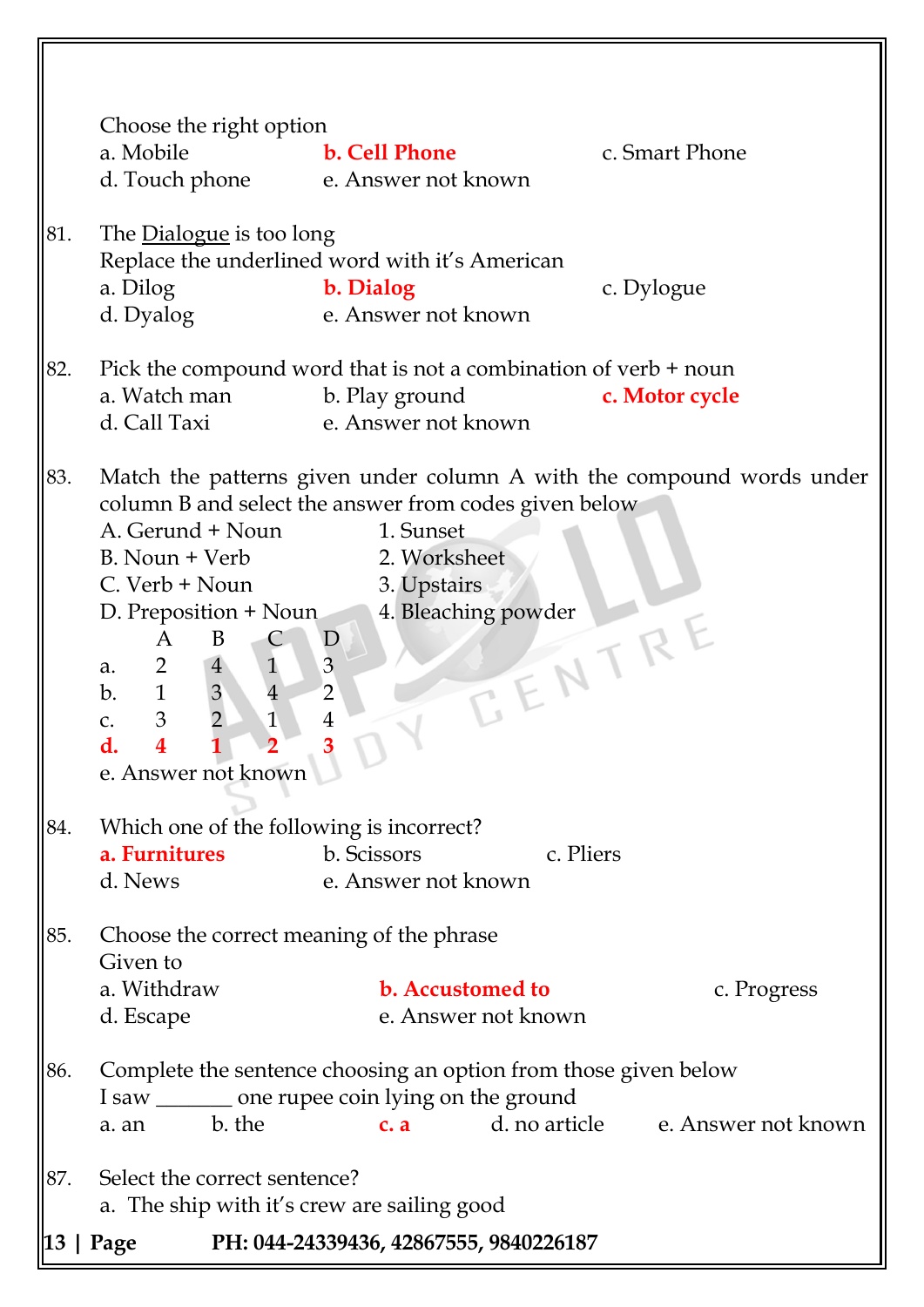|     | b. The ship with it's crew is sailing good<br>c. The ships with it's crew is sailing good                                                                                                                                                     |  |  |  |  |  |
|-----|-----------------------------------------------------------------------------------------------------------------------------------------------------------------------------------------------------------------------------------------------|--|--|--|--|--|
|     | d. The ship with it's crews is sailing good<br>e. Answer not known                                                                                                                                                                            |  |  |  |  |  |
| 88. | Fill in the blank with correct option to complete the sentence<br>The clerk who ________ (serve) in police department for Thirty Years, retired<br>from service yesterday                                                                     |  |  |  |  |  |
|     | b. has served<br>c. had served<br>a. was serving<br>d. serves<br>e. Answer not known                                                                                                                                                          |  |  |  |  |  |
| 89. | Choose the correct antonym for the underlined word from the options given<br>She shouted intuitively                                                                                                                                          |  |  |  |  |  |
|     | b. Natural<br>c. Artificial<br>a. Apparent<br>e. Answer not known<br>d. Spontaneous                                                                                                                                                           |  |  |  |  |  |
| 90. | Identify the pattern of the following sentence<br>Venu grew tired after the match<br>a. SVOC<br>WHEET RE<br>b. SVAA<br>d. SVCA<br>e. Answer not known                                                                                         |  |  |  |  |  |
| 91. | State which statement is correct<br>I gave Rosy a pen<br>In the pattern of the sentence,<br>a. "Rosy" is the Direct object<br>b. "Rosy" is the Indirect object<br>c. "Rosy" is the subject<br>d. "Rosy" is the Adjunct<br>e. Answer not known |  |  |  |  |  |
| 92. | Fill in the blank with suitable Gerund form of the verb<br>seemed foolish when decisive action was required<br>c. To wait<br><b>b.</b> Waiting<br>a. Wait<br>e. Answer not known<br>d. To be wait                                             |  |  |  |  |  |
| 93. | Fill in the blank with the correct tense form of the verb from the options given<br>below<br>The Doctor ________ the operation tomorrow                                                                                                       |  |  |  |  |  |
|     | a. Perform<br>b. Will perform<br>c. Performed<br>e. Answer not known<br>d. Performing                                                                                                                                                         |  |  |  |  |  |
| 94. | Choose the correct question tag from the list given below<br>Lets go home?                                                                                                                                                                    |  |  |  |  |  |
|     | PH: 044-24339436, 42867555, 9840226187<br>Page                                                                                                                                                                                                |  |  |  |  |  |